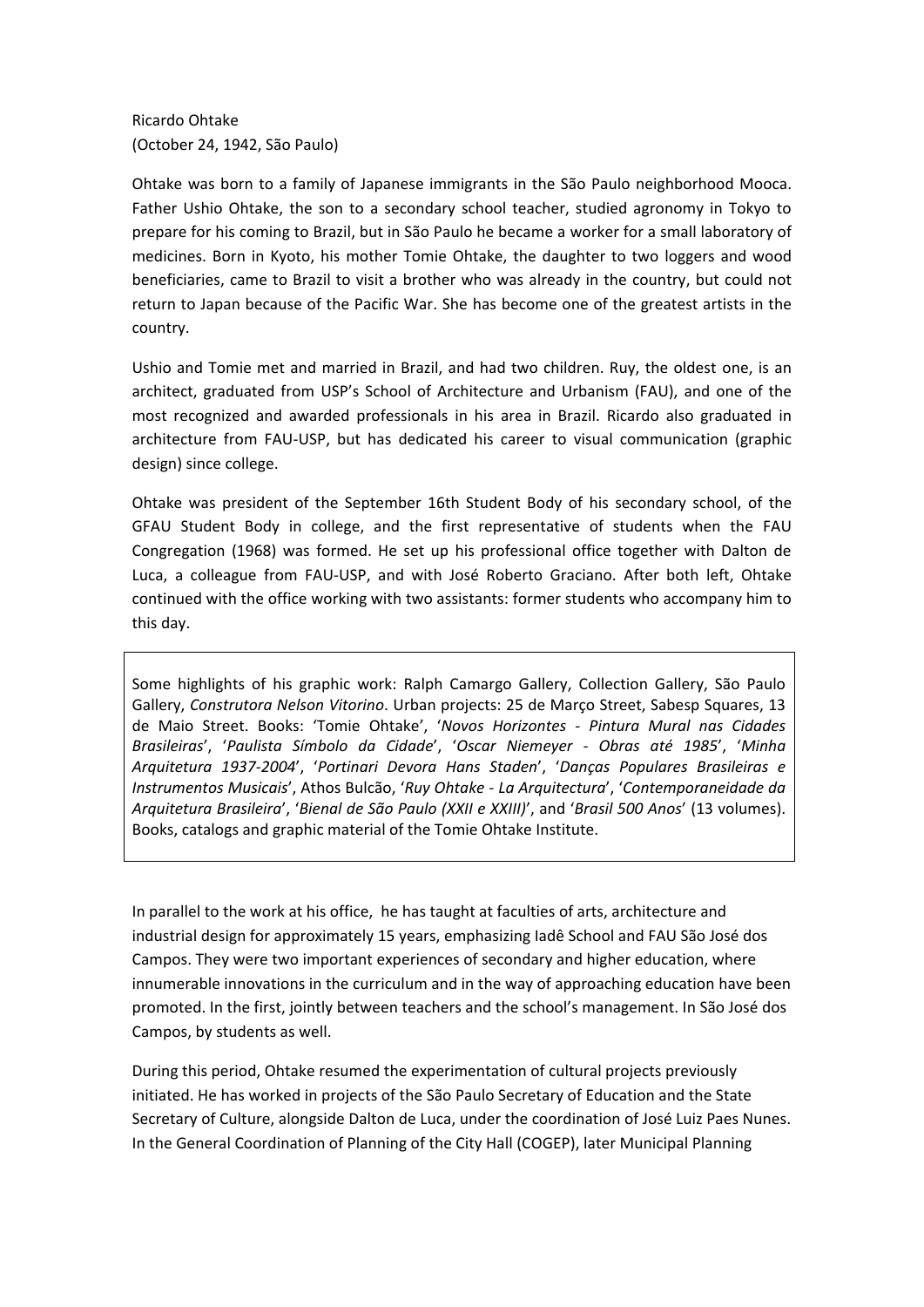Department, he has designed urban and cultural projects under the coordination of João Evangelista Leão, and together with Dalton de Luca and José Roberto Graciano.

In the late 1970s, Ohtake started a more institutional phase in the field of culture. In the City Hall of São Paulo, when the secretary of culture was poet Mario Chamie, he experimented new possibilities as head of the graphic arts research sector at the Department of Artistic Information and Documentation (IDART), and as organizer of IDART exhibitions at *Casa das Retortas*.

He was the coordinator of the assembly of the later São Paulo Cultural Center (CCSP), in activities that involved: elaboration of the bill to create the CCSP; project of occupation, including choice and rental of furniture; programming of the first year of operation; and choice of names for the most important positions.

When the Centro Cultural São Paulo was inaugurated, Ohtake became its first director. At the end of a year at the CCSP, he ended his term at the City Hall. There he achieved very effective results through different projects from 1979 to 1982.

In the 1980s, he was Secretary General of the José Martí Cultural Association, a recognized institution whose main positions were occupied by personalities such as Florestan Fernandes, Fernando Morais, Antonio Candido, Chico Buarque de Holanda and Itoby Alves Correa Jr. (coordinator). The Association was basically the unofficial organization of relations between Brazil and Cuba before their resumption of diplomatic relations, which led Ohtake to Cuba for countless times.

In the late 1980s until the mid-1990s, he was director of the Museum of Image and Sound (when journalist Fernando Morais was São Paulo State Secretary of Culture), director of the Brazilian Cinemateca (when the Ministry of Culture was directed by Sergio Paulo Rouanet) and State Secretary of Culture. In these positions, it was possible to carry out great works of cultural policy, with much invention, depth and that gave prestige to the institutions.

Ohtake was also president of the Cultural Chamber of the Alumni Association, an institution that established cultural and educational relations between Brazil and the United States, and carried out work that essentially emphasized cultural activities, not entertainment. He was the director of the Association of Graphic Designers (ADG-Brasil), being in charge of cultural programs, creation of important exhibitions for the history of Brazilian design and the activities of active designers (ADG Biennial).

In the late 1990s, he was Municipal Secretary of Green and the Environment, when he created and started the Environmental Atlas of São Paulo and made the restorations of Luz and Ibirapuera Parks, among others.

In 2001, he created the Tomie Ohtake Institute, which he presides until today. It is the only institution of such size in the country without any permanent or automatic linkage or help of large companies or government, that survives with an exclusively cultural program through incentive laws with strict quality of exhibitions, complemented by projects and activities related to the population. The Institute holds about 17 exhibitions a year in its own space, and